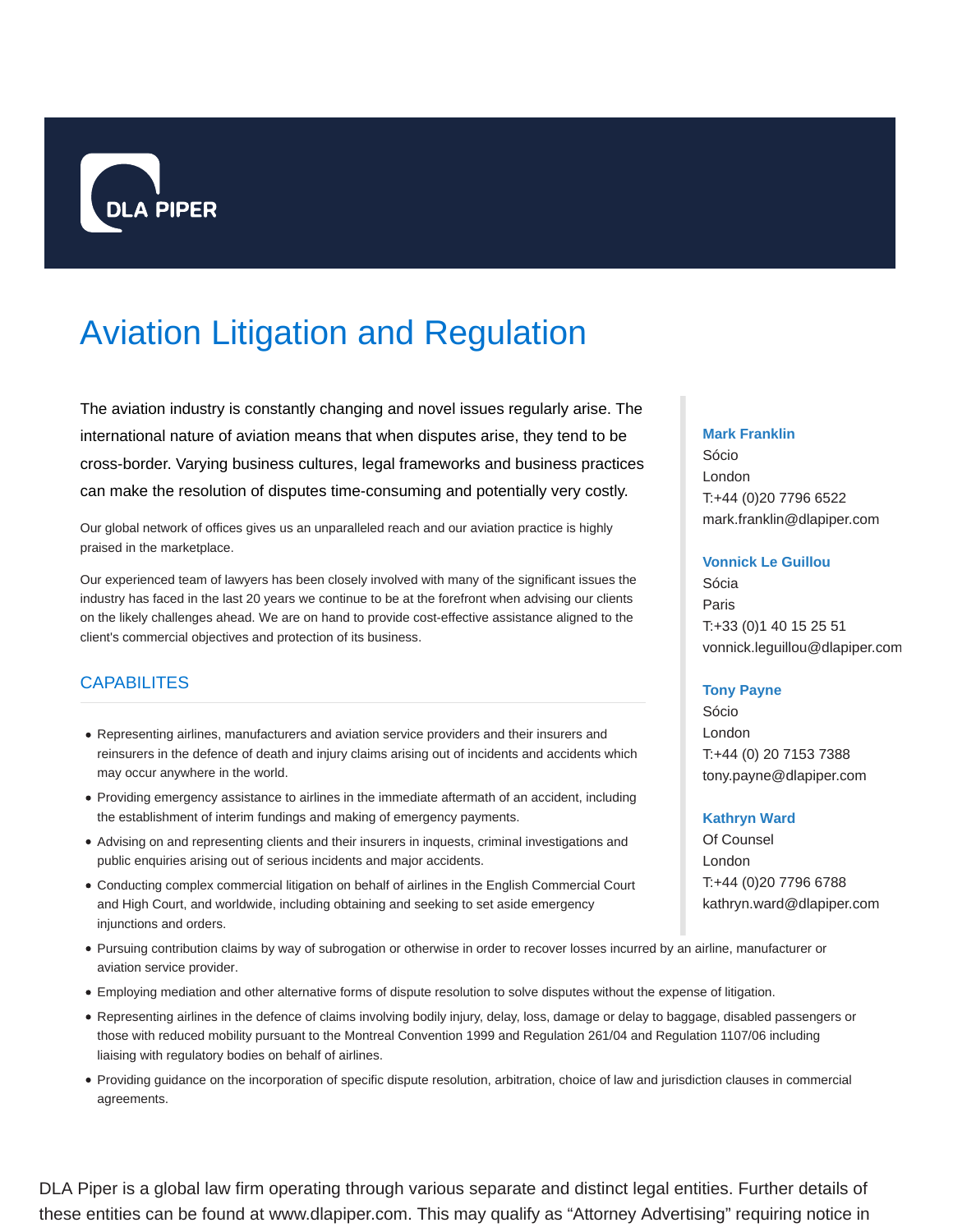## **EXPERIENCE**

- Assisting a major helicopter manufacturer and its insurers in relation to the handling of legal liability issues arising out of the forced ditchings of two EC225 and one AS332 Super Puma helicopter in the North Sea in 2012/2013.
- Assisting a major helicopter manufacturer and its insurers and handling claims which may arise out of the accident to an EC 135 helicopter which crashed into the Clutha Bar in Glasgow on 29 November 2013.
- Representing reinsurers in the handling of claims in 11 jurisdictions arising out of the crash of an Aerocaribbean operated ATR72 aircraft in Cuba in November 2010.
- Advising insurers/reinsurers on coverage issues relating to a claim for loss of aircraft spares and equipment resulting from a hangar fire in Saudi Arabia.
- Representing a major UK airline in connection with large passenger class action in New York, including conducting witness interviews, collection of information under Data Protection rules and providing ancillary regulatory advice on pricing and fares.
- Representing a major UK airline in a claim against it by a disabled passenger for damages as a consequence of the airline failing to meet his seating request on a flight from the UK to Cyprus. The case involved the application of Regulation 1107/06 in the context of the Montreal Convention 1999 and was won by the airline both at first instance and on appeal.
- Defending a major Asian carrier in the Commercial Court in respect of a claim for breach of contract, including allegations of tortious inducement of breach of contract and conspiracy to injure by unlawful means, arising from the sale of redundant fleet aircraft.
- Defending a major UK carrier in the High Court in respect of a claim for breach of contract arising out of the cessation of flying operations by the carrier at a regional airport in November 2006.
- Representing the government of a sovereign state in High Court judicial review proceedings concerning sovereignty over the airspace above an area of the territory of that State currently under foreign control.
- Defending six high profile carriers in passenger claims for compensation for delay following the CJEU decision in Nelson -v- TUI (reaffirming the decision in Sturgeon/Bock) which purports to extend the obligations to compensate passengers in the event of delay by reference to Regulation (EC) 261/04.

## INSIGHTS

## Publicações

**German Supply Chain Act (Lieferkettensorgfaltspflichtengesetz) – New standard for human rights and environmental due diligence for global supply chains**

### 30 September 2021

In the context of globalized trade, value and supply chains extend across the entire world. International corporations that do not voluntarily comply with human rights and environmental standards along their supply chains (83-87% of German companies) have been criticized for several decades for profiting from weak and poorly enforced national regulations in emerging and developing countries, especially in the Global South.

**Gategroup: Planning and scheming - are super schemes actually insolvency proceedings?**

## 23 February 2021

The new Part 26A Companies Act Restructuring Plan procedure, dubbed the "Super Scheme", was gathering pace in the English courts since its introduction in June last year. Last week's judgment in gategroup presents a potential speed bump in terms of its implementation as the restructuring tool of choice in European cross-border restructurings.

**BREXIT – Acordo entre Reino Unido e União Europeia: Principais pontos para o sector da aviação**

DLA Piper is a global law firm operating through various separate and distinct legal entities. Further details of these entities can be found at www.dlapiper.com. This may qualify as "Attorney Advertising" requiring notice in